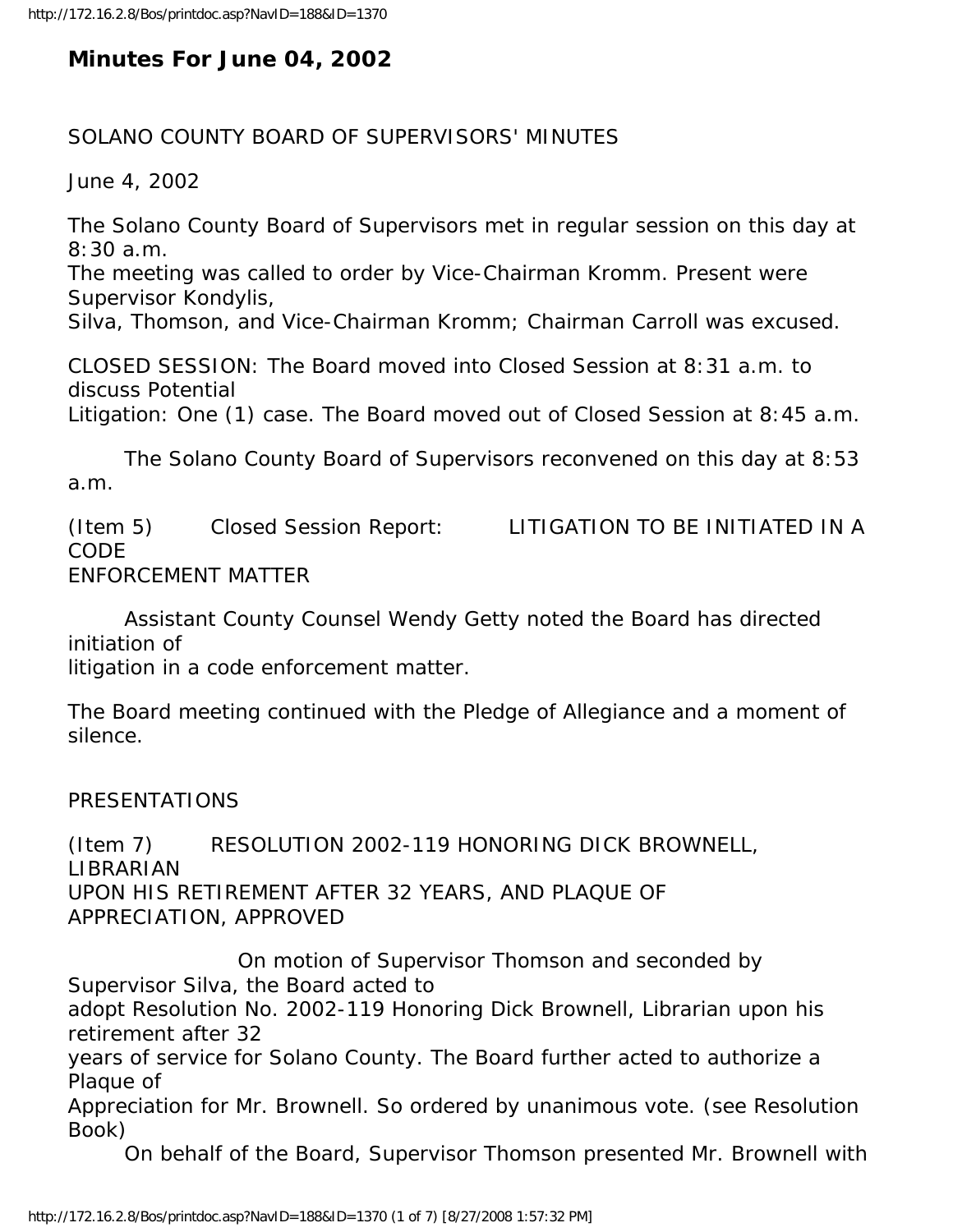Resolution

No. 2002-119 and the Plaque of Appreciation for his 32 years of service. Mr. Brownell discussed how he would remember the people he has

worked with and his

great appreciation of his co-workers and how great the Solano County Library system is.

 Library Director Ann Cousineau noted how exceptional Mr. Brownell is at customer

service, and what a great employee he has been.

ITEMS FROM THE FLOOR

INTRODUCTION OF GEMMA GROSSI CHIEF PROBATION OFFICER

 Solano County Superior Court Presiding Judge Scott Kays introduced incoming Chief

Probation Officer Gemma Grossi, and reviewed a brief professional history and experience.

 Ms. Grossi thanked the Board and the Court for their overall support, and noted she is

looking forward to working for Solano County.

## APPEARANCE BY CATHY ANN HEWITT RE VARIOUS ISSUES

 Cathy Ann Hewitt, Benicia, noted improvements to the Valero Refinery and hopes an

extensive environmental impact review will be done to determine if these improvements are

positive or negative. Ms. Hewitt further discussed overall social and health problems, the

availability of Proposition 10 funds for children's programs, asked Board consideration for the

lack of water in California, effects of over population, and the negative effects of illegal

immigration.

APPROVAL OF AGENDA

On motion of Supervisor Kondylis and seconded by Supervisor Silva, the Board acted to

approve the submitted Agenda, incorporated herein by reference, with the following modifications:

(Item 13) Approval of an agreement with McNaughton Newspapers (The Daily

Republic) for legal notices; designate The Daily Republic as the County's "Newspaper of General Circulation" for the period of July 1, 2002 to June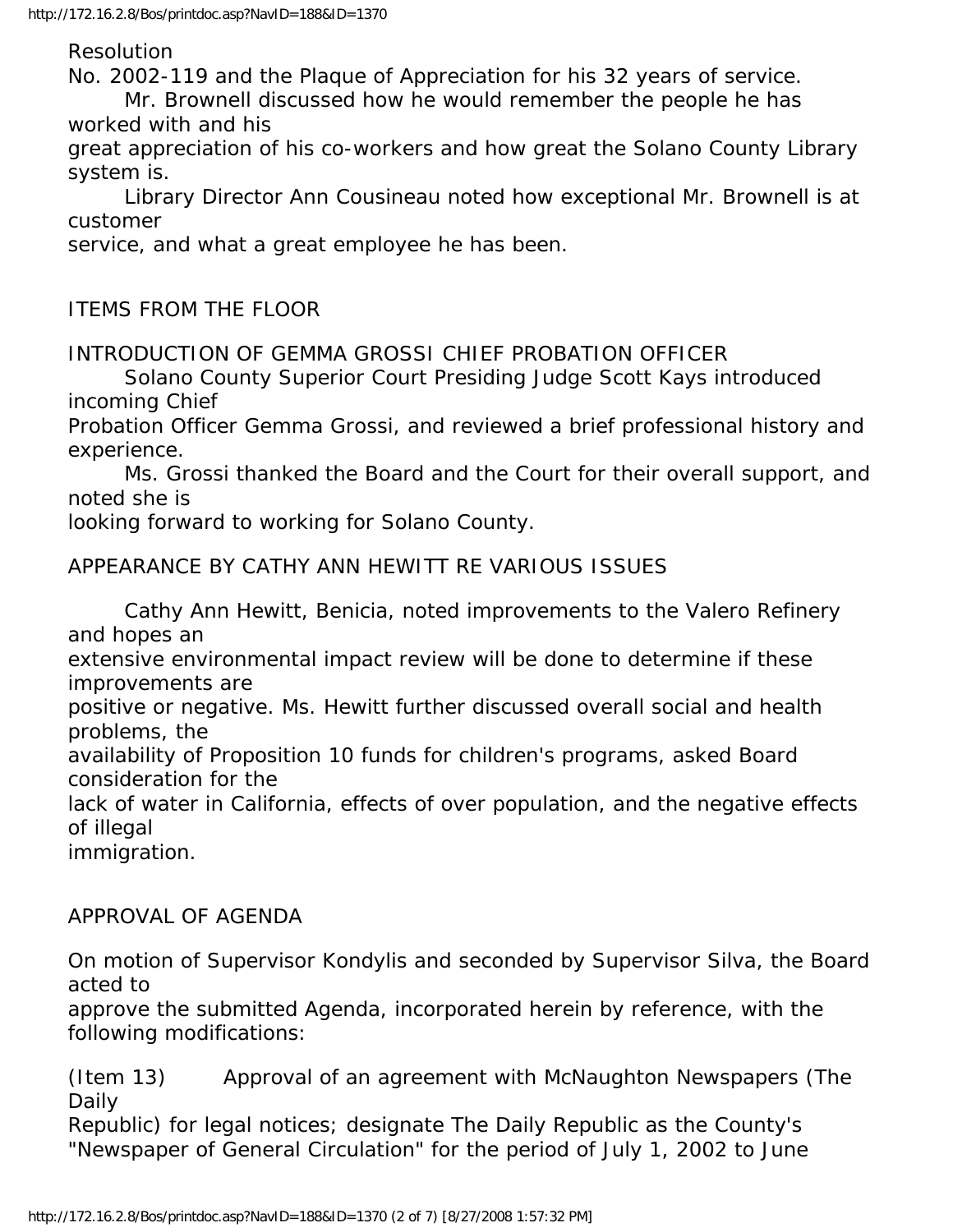30, 2004, removed from the Consent Calendar.

(Item 15) Approval of a resolution supporting an application by Partnership

HealthPlan of California to the California Department of Health Services for a long term care planning grant in the amount of \$50,000, removed from the Consent Calendar.

So ordered by a vote of 4-0; Chairman Carroll excused.

### CONSENT CALENDAR

 On motion of Vice-Chairman Kromm and seconded by Supervisor Thomson, the Board acted to approve the following Consent Calendar items by a vote of 4-0; Chairman Carroll excused.

(Item 12) MINUTES OF THE BOARD OF SUPERVISORS MEETING OF MAY 14, 2002, as

outlined in the Agenda Submittal from the Clerk of the Board dated June 4, 2002,

incorporated herein by reference, approved.

(Item 14) RESOLUTION NO. 2002-120 ESTABLISHING COUNTYWIDE APPROPRIATION LIMITS FOR FY 2002-03, adopted. (see Resolution Book)

(Item 16) AMENDMENT TO A CONTRACT WITH ENVIRONMENTAL SCIENCE ASSOCIATES FOR ENVIRONMENTAL CONSULTING SERVICES, as outlined in the Agenda Submittal from the Department of Environmental Management dated

June 4, 2002, incorporated herein by reference, approved and the Director of Environmental Management authorized to sign all contractual agreements associated

with the Environmental Document Preparation.

(Item 17) RESOLUTION NO. 2002-122 APPROVING THE STATE MATCH PROGRAM

AGREEMENT WITH CALTRANS FOR FY 2001-02, adopted. (see Resolution Book)

ORDERS

(Item 13) THE DAILY REPUBLIC DESIGNATED AS THE COUNTY'S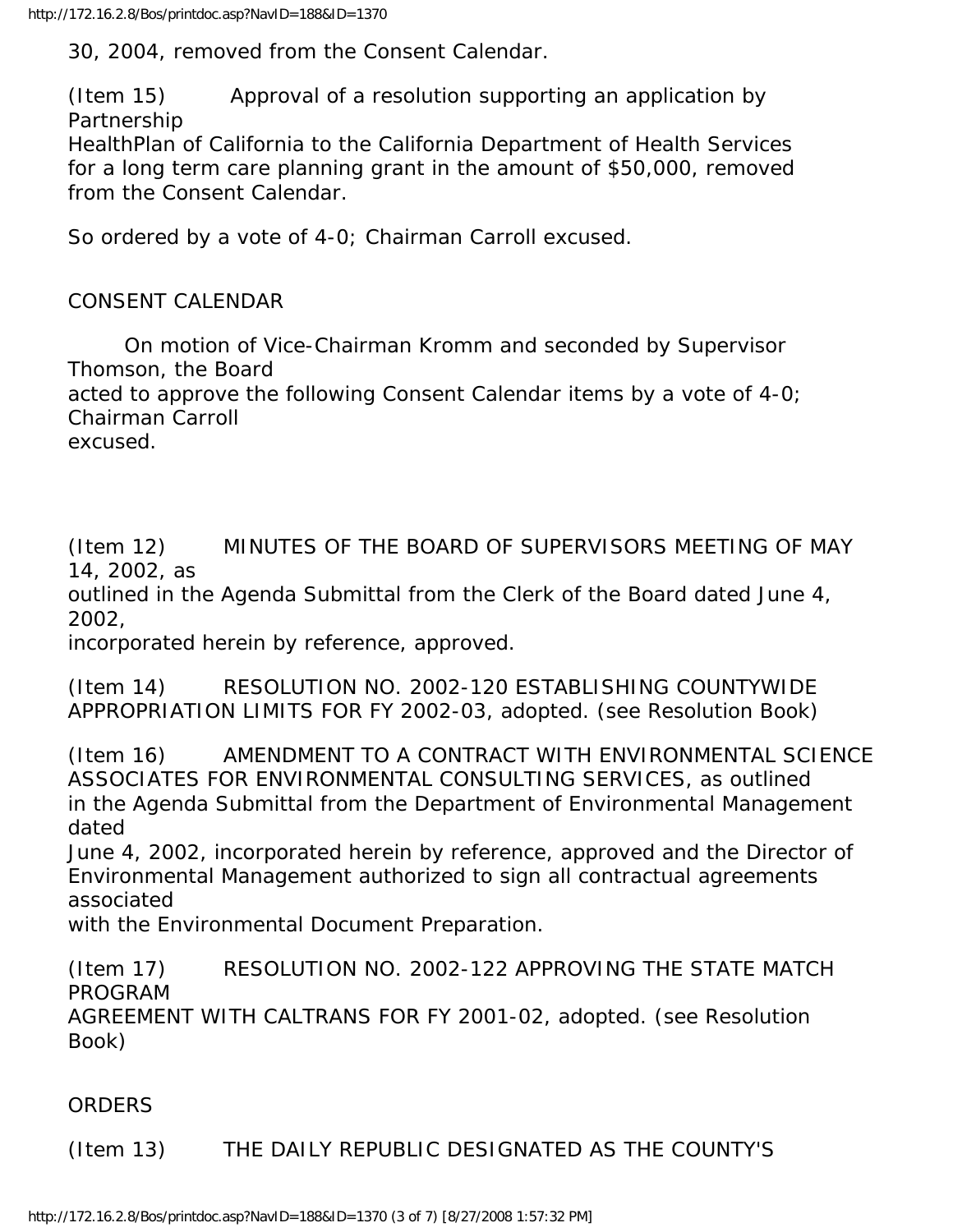"NEWSPAPER OF GENERAL CIRCULATION"

### AGREEMENT WITH MCNAUGHTON NEWSPAPERS (THE DAILY REPUBLIC) FOR LEGAL NOTICES; APPROVED

The Board was provided with an Agenda Submittal from the County Administrator's Office

dated June 4, 2002, incorporated herein by reference, regarding designating the County's newspaper

of General Circulation.

Donald Tipton, Vallejo, noted courtesy notes would be placed in other papers of general

circulation for the benefit of the general public if warranted.

 On motion of Supervisor Thomson and seconded by Supervisor Kondylis, the Board acted to

designate the Daily Republic as the County's Newspaper of General Circulation for the period of

July 1, 2002 to June 30, 2004, and to approve an agreement with McNaughton Newspapers for legal

notices and display ads. So ordered by a vote of 4-0; Chairman Carroll excused.

(Item 15) RESOLUTION NO. 2002-121 TO SUPPORT AN APPLICATION BY PARTNERSHIP HEALTHPLAN OF CALIFORNIA (PHC) TO THE CALIFORNIA DEPARTMENT OF HEALTH SERVICES OFFICE OF LONG TERM CARE FOR A \$50,000 PLANNING GRANT, ADOPTED

The Board was provided with an Agenda Submittal from Health and Social Services dated

June 4, 2002, incorporated herein by reference, regarding support of the Partnership HealthPlan of

California's application to the California Department of Health Services for a Long Term Care

Integration Planning Grant.

Donald Tipton, Vallejo, voiced concern with the amount of the grant, where the funds would

be coming from, and what the benefit amount for applicants would be.

In response to questions posed by Mr. Tipton, Vice-Chairman Kromm discussed the overall

grant amount of \$50,000, and noted the funds would be coming from a not-forprofit organization.

 On motion of Supervisor Silva and seconded by Supervisor Thomson, the Board acted to

adopt Resolution No. 2002-121 to Support an Application by the Partnership HealthPlan of

California to the California Department of Health Services Office of Long Term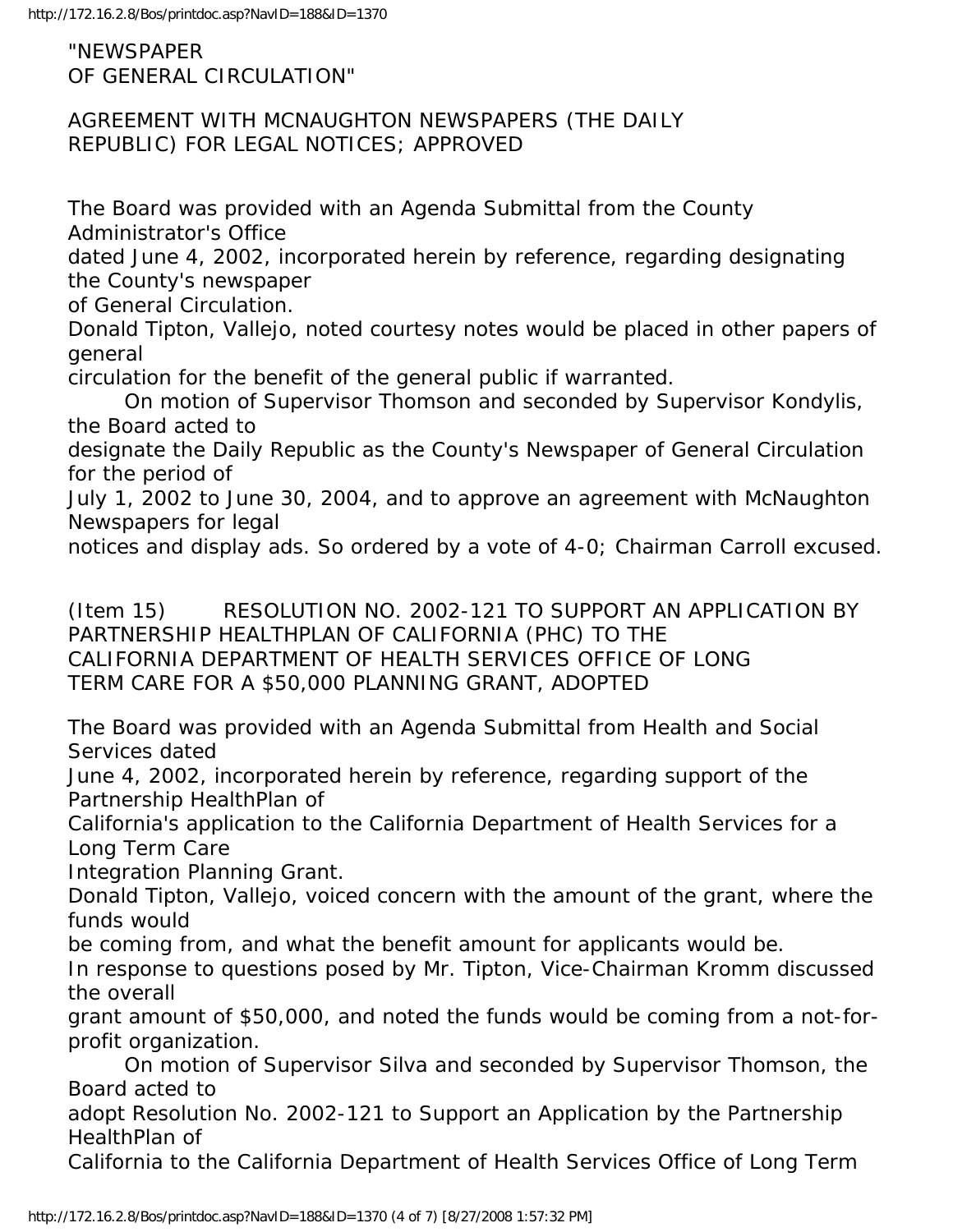Care for a \$50,000

Planning Grant. So ordered by a vote of 4-0; Chairman Carroll excused. (see Resolution Book)

(Item 19) INTERNAL CONTROL REVIEW OF THE HEALTH AND SOCIAL SERVICE DEPARTMENT'S FIXED ASSETS PROCESS

 Auditor-Controller Bill Eldridge noted this report will be a tool with which to manage the

assets within the Health and Social Services Department.

Assistant Auditor-Controller Simona Padilla-Scholtens reviewed the information contained in the Agenda Submittal from her department dated June 4, 2002, incorporated herein

by reference, regarding the results of the audit report from the Internal Control Review of the

Health and Social Services Department's Fixed Assets Process along with a brief history of the

issue.

Director of Health and Social Services Patrick Duterte thanked the Auditor's Office for

all the work that has been done, and noted there have been significant problems in the past and

the department's resolve to correct the problems. Mr. Duterte noted the many areas for

improvement, willingness to work cooperatively to solve the problems, feels the recommended

process is good, corrections to the missing asset report, and feels the new fixed assets process

will resolve many of the past problems.

Responding to questions posed by Supervisor Thomson regarding the Inventory

Coordinator in Health and Social Services, and with responsibilities, Ms. Padilla-Scholtens noted

the Inventory Coordinator is still in place, this person is responsible for the recording of the

assets, and explained past practices and the lack of direct responsibility of accounting of the

assets. Ms. Padilla-Scholtens noted recommendations to decentralize the process with sign outs

and accountability reporting to one coordinator.

Donald Tipton, Vallejo, voiced concern with the possibility of theft, and feels there

should be a Sheriff's report on the missing equipment, and questioned what the responsibilities

of Affiliated Computer Service (ACS) are.

Responding to questions posed by Vice-Chairman Kromm regarding review by the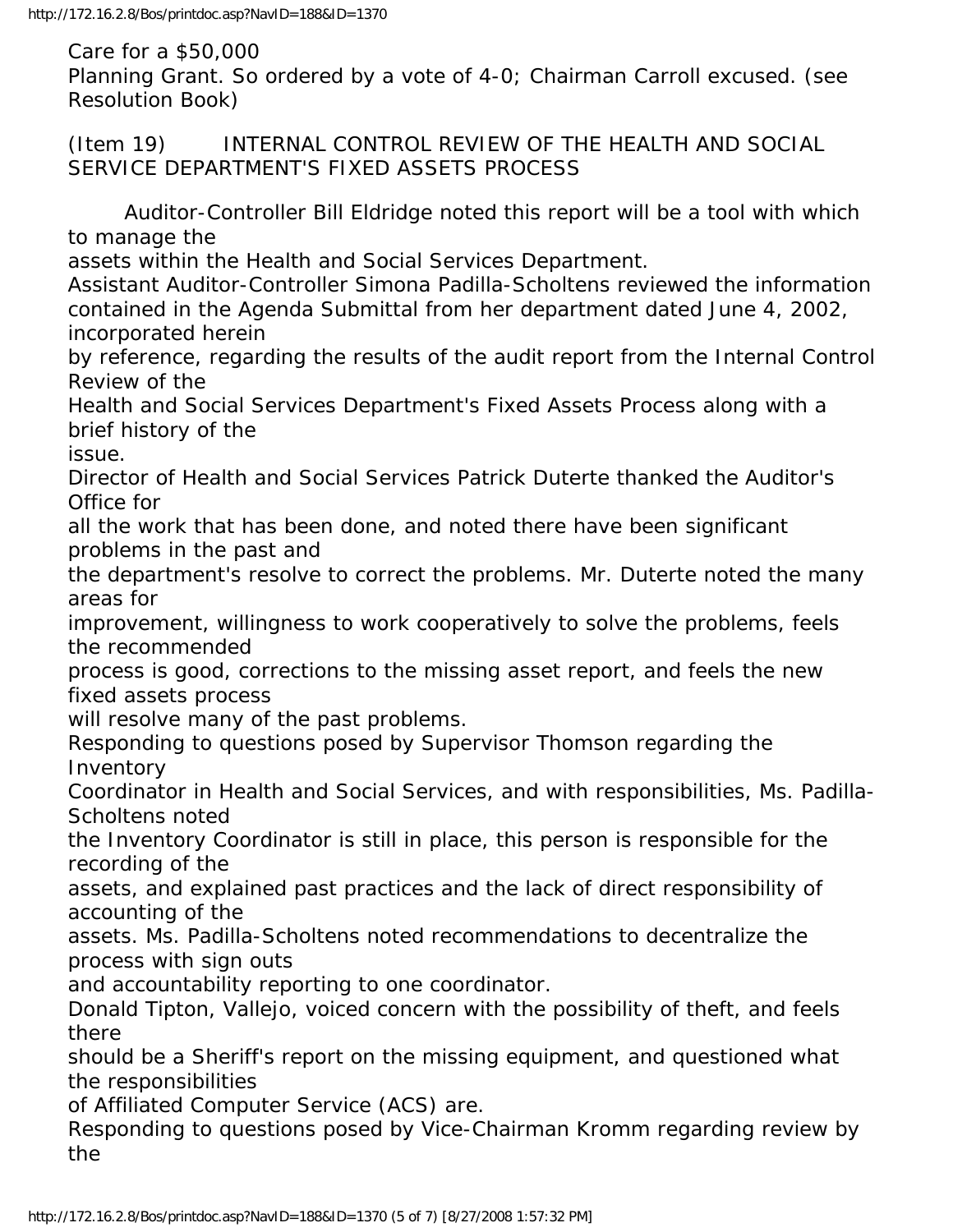Sheriff's Department, with the control process, and if the risk for theft was evaluated, Ms.

Padilla-Scholtens noted this report is an internal control review of the fixed asset process in

Health and Social Services and the department will be bringing information to the Board on the

status of the missing assets. The specific risk of theft was not evaluated, and the report was done

from an Auditor's perspective. There is a risk there, but the Auditor's Office feels there was no

specific evidence of theft. This report is to improve and tighten the procedures to minimize theft

from occurring.

Mr. Duterte noted accounting for over \$200,000 worth of assets, and that a full report

would be forthcoming to the Board.

County Administrator Michael Johnson noted the figures quoted in the report are the

original acquisition prices, not the current value.

Vice-Chairman Kromm discussed a number of security controls that have been instituted

at the new Health and Social Services building.

 On motion of Supervisor Kondylis and seconded by Supervisor Thomson, the Board acted to

accept the audit report, and to direct implementation of corrective actions necessary. So ordered by a

vote of 4-0; Chairman Carroll excused.

(Item 20A) DAVID L. BUCHANAN REAPPOINTED TO THE VACAVILLE-ELMIRA CEMETERY DISTRICT

On motion of Supervisor Kondylis and seconded by Supervisor Thomson, the Board

acted to reappoint David L. Buchanan to the Vacaville-Elmira Cemetery District for a term to

May 23, 2006. So ordered by a vote of 4-0; Chairman Carroll excused.

(Item 20B) AMENDED BYLAWS FOR THE CHILD ABUSE PREVENTION COUNCIL, APPROVED WITH MODIFICATIONS

The Board was provided with an Agenda Submittal from the Children's Network dated June

4, 2002, incorporated herein by reference, regarding amendments to the bylaws for the Child Abuse

Prevention Council.

Supervisor Kondylis expressed concern with the Family Violence Prevention